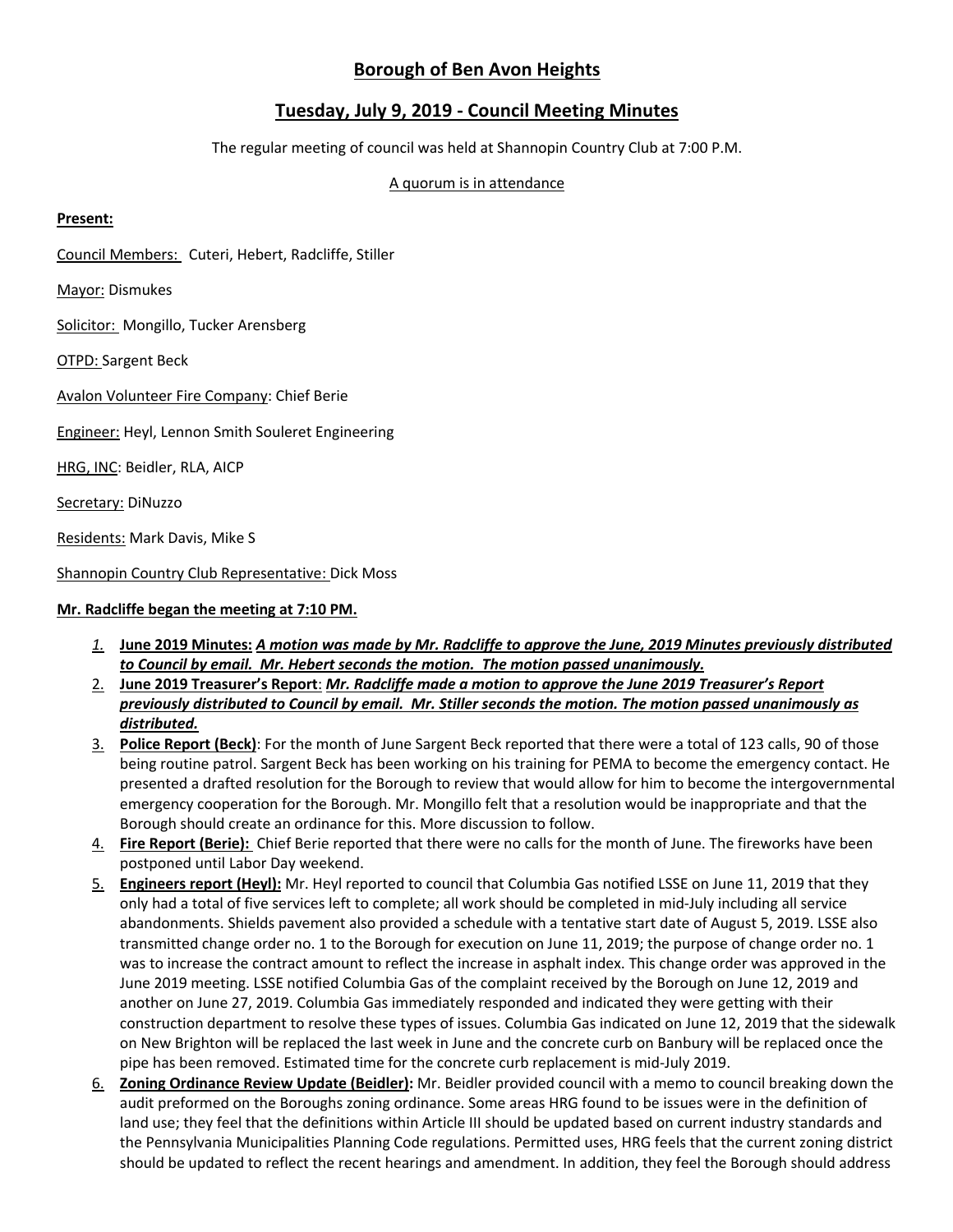the following issues such as: bed & breakfasts, short term rentals such as Airbnbs, boarding houses, group care facilities, group homes, private recreation, parks and open space, and forestry (the right to timber your own property). Another area they feel should be updated as well as expanded is the accessory uses and supplemental standards. They recommend the updated should address the following issues that are not currently included such as: accessory dwelling units (tiny houses), urban agriculture such as chickens and bees, home day cares, outdoor hydronic heaters, and home occupational business. They also suggested the Borough look at the currently minimum floor area standards as they could be vulnerable to a legal challenge. They also noted that it is unclear if the Borough currently has an Official Zoning Map as section 605 in the MPC suggests a "map made part of the zoning ordinance" is required. They also suggest we looking into our parking standards given the outcomes of the proposed land use updates, parking should also be reviewed for consistency. They also feel that the administration and enforcement should be updated to reflect the amendments made by ordinance 293. With the extent of the proposed revisions, HRG would like to prepare a comprehensive ordinance update at this time. Mr. Hebert questioned what would happen if a resident already had something such as chickens or bees, Mr. Beidler explained that something such as that could be "grandfathered" in. Mr. Cuteri indicated that farm animals are currently not permitted in the borough.

7. **Community Communication (Cuteri):** Mr. Cuteri had a list of questions from the community this past month and wanted to readdress these during our council meeting. COPY ATTACHED TO THE MINUTES. The paving work which is currently being conducted is not part of our reconstruction that the Borough has been conducting over the past 5 years; it is part of the Columbia Gas restoration project in which Columbia Gas has been moving pipelines into the street. We have put our road reconstruction project on hold as we have exhausted our borrowing capacity as a Borough. Once we have completed payment on these in the next few years, we will resume the reconstruction of the Borough roads, which include paving, curbs and drainage. The only exception to this is Cambridge as this is where the Boroughs main sewage line runs. The road is decaying and cannot wait; therefore, the Borough is currently paying for this to be reconstructed with its current funds. Due to the delay in the Columbia Gas project, there is a thirty-thousand dollar increase cost which was accepted by Columbia Gas. There were a few very specific questions from Mr. Davis that Mr. Cuteri addressed:

## a. *Why are the treasurers reports not included on the website?*

i. Financial reports are available through the Borough office, Council will also discuss this with legal counsel.

# b. *What is the Boroughs current debt and which loan will be paid off in what year?*

i. In 2012 the Borough took out a twelve-year loan with a current balance of 228,366 which will be paid off in 2022 with a 3.4% interest rate. In 2015 the Borough took out an AIM loan, the current balance on that is 37,107 and will be paid off in 2020 with an interest rate of 1.34%. In 2016 the Borough took out another AIM loan with a current balance of 107,012 and will be paid off in 2022. Mr. Dismukes noted that these loans were primarily taken out to fund road reconstruction in the Borough. Mr. Cuteri also noted that these are mostly annually or quarterly payments which have been budgeted in the annual budget.

## c. *Does the current 5-year budget projection include any road restoration projects?*

i. Funds are allocated every year for road work, until we can fund capital projects through borrowing, they are not included in the 5-year budget. Once the Borough can increase debt by paying off current loans, then the Borough with the assistance of the engineers will look at what roads need the most attention first.

## d. *What's the Boroughs current amount of surplus?*

i. Mr. Cuteri asked Mr. Davis for some clarification on what me meant in this question, which he meant how much money the Borough currently has in the bank. Mr. Cuteri stated that the Borough has a reserve fund, which is around 400,470 dollars. Mr. Davis questioned if this fund has been increasing or decreasing, Mr. Cuteri responded that the reserve fund account has been consistently the same. The Borough uses this account for two primary reasons: short fall on budgets, for when emergencies like hurricane Ivan came through and left extensive damage to the Borough, this allows the Borough to take emergency action to fix things. The Borough will also use this account to keep taxes at the same rate or lower as we do not want to raise taxes in the Borough.

## e. *What's the current balance of the sewer fund and has any money ever been withdrawn from it?*

i. The current sewer fund is 227,623. The Borough collects money from the county from the wet weather project. There is a fee on those collections in which we build up. The Borough over the past 8-9 years have spent over a quarter of a million dollars on sanitary sewer repair, new sewer lines, all to comply with the wet weather project from the federal government. This has also delayed the reconstruction of roads.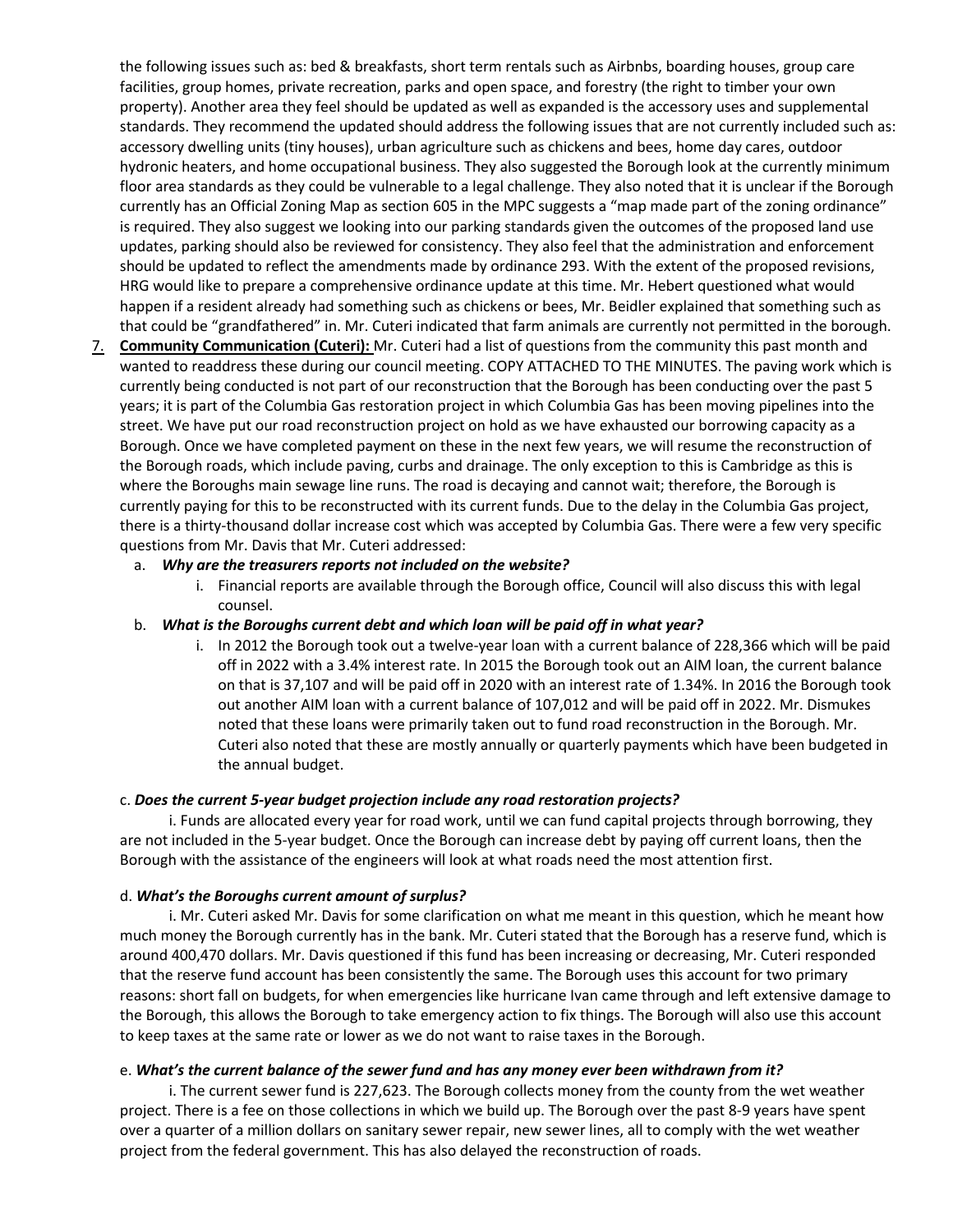## f. *How long does the engineer expect paving to last if no curbs are included?*

i. The repaving will last the Borough around 5-10 years if we continue to apply sealence to cracks.

g. *Will the repaving include cutting and sealing of the new expansion joints of the new wearing surface?* i. Yes, it will.

# h. *The sidewalk above Mohalcos house was removed at the Boroughs expense, are we allowed to remove our sidewalks?*

i. Mr. Beidler responded as the sidewalk would still be in the public right of way, as this would still fall under the municipality.

# i. *Why did the Borough pay for new sidewalks on Clovelly?*

i. Mr. Cuteri was unsure of what was approved when this took place, he asked Mr. Davis if he could recall why this was approved while he was on council. Mr. Davis stated when he was on council they felt that it would be nice to put in sidewalks when they could during road construction. They also made sure that residents sidewalks, driveway aprons and so forth were done with the approval of the property owner and Mr. Davis does not feel the Borough or council are currently doing this. Mr. Cuteri reminded Mr. Davis that the current road project is a temporary fix as the Borough pays off their debt.

# j. *Lawn restoration is listed as last task for this year's project, why is that necessary if there is not curb work included?*

i. There were some sidewalks on New Brighton that had been removed, as well as some exuviation in yards that needs to be corrected, but Mr. Cuteri believes this should all be corrected by the time the asphalt paving begins.

- 8. **Public Comment:** Mr. Mark Davis from 20 Banbury lane wondered if there was a master plan to get back and continue all the road reconstruction project so that all roads in the Borough are eventually reconstructed? Mr. Cuteri informed Mr. Davis that yes, this is the plan but currently we cannot afford to continue this until our debit us paid off, but there is a plan in place. Mr. Davis also raised a question on how much surplus a Borough is allowed to keep. Mr. Mongillo has never heard of a cap, but the council will look into this. Mr. Davis also questioned if there was base repair in the road projects. Mr. Cuteri informed Mr. Davis that all roads being resurfaced will have base repair. Mr. Dismukes added that Cambridge may exceed the reserve put aside for this project due to the state the road is in. Mr. Davis questioned how much money is being spent on Cambridge. Mr. Cuteri believes it's around \$60K to \$70K. A resident questioned why the Borough is so concerned with Cambridge as there are only two homes at the bottom of the hill and is closed to traffic. Mr. Cuteri responded that our main sewer line runs under that road and if the Borough receives a failure, that could lead to a more hazardous problem. Resident feels if we move the gate from the bottom to the top, would illuminate the sewer line concern. Mr. Cuteri feels that the two properties are residents of the Borough, and should be able to access their homes from the Borough. This resident also mentioned that the Borough owns part of Courtney Mill Road, which parts of this road are in worse shape than Cambridge and wondered if we were going to put work into this road as well. Mr. Dismukes mentioned that they are actively looking into geological projects to put townhomes in, which down the line could result in repaving of the road. Mr. Davis questioned when in the master plan will Banbury be repaved. Mr. Cuteri indicated that we have a report prepared a number of years ago relative to the conditions of roads and have been following that plan. It addresses the worst roads first and so on. Resident Mr. Mike Slenska who lives at 13 Banbury Lane brought up concerns of an area there is a small section, approximately 20-25 feet of Banbury Lane near the corner with Clovelly that is completely missing a curb. This section of Banbury experiences very high velocity runoff, which causes erosion, as it sits at the end of the street very near the catch basin at the corner. Mr. Selnska was wondering if a curb would be added here. Mr. Cuteri will discuss with the engineers on what steps the Borough could take on this. A resident questioned if the Borough gets our catch basins cleaned or if we will be. Mr. Cuteri responded that we do, but due to the large amounts of rain, as well as coordinating with the repaving project, we had been delaying this. Ms. DiNuzzo has been in touch with Tri-State and is working with them to get the Borough on a cleaning schedule. Mr. Dick Moss from Shannopin country club wanted to confirm the paving project dates as there are some golf outings at Shannopin that could be affected. Mr. Moss will obtain the dates in question before the end of the meeting to confirm there are no conflicts with any Shannopin events.
- 9. **Zoning Application Submissions report:** Ms. DiNuzzo reported for the month of June, there were two applications: One for grading at Shannopin country club and the other at 18 Wilson for alteration/repair/demolition.
- 10. **Update on Parks and Landscape:** The new Ben Avon Heights sign is up this week; the park also is looking great with lots of pickleball, we thank Mr. Radcliffe for all the efforts on these items.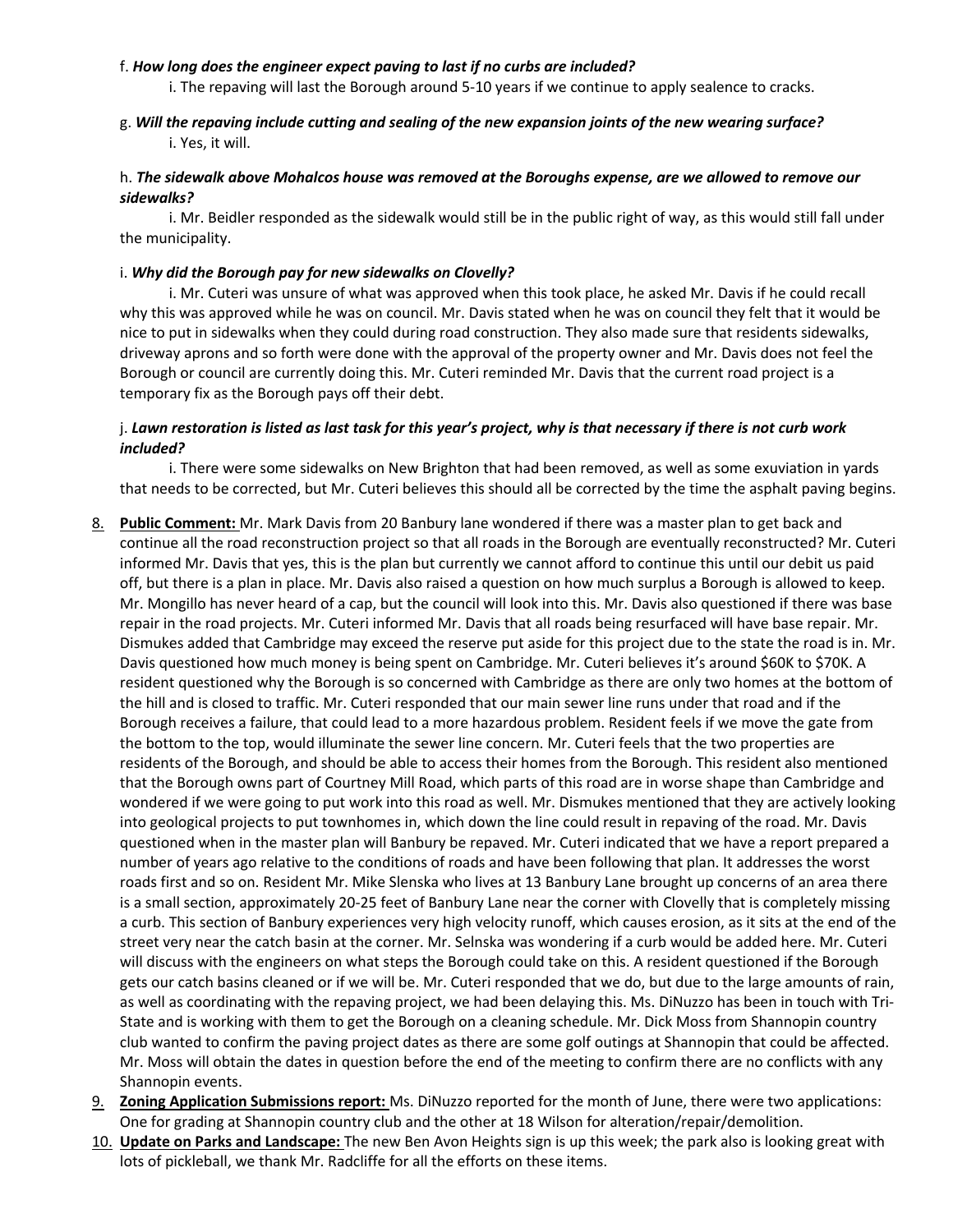- 11. **Update on Noxious Weed Program:** Mr. Radcliffe informed council that the removal of the "tree of heaven" will be removed in late July and early August. The "Tree of heaven" is only currently located along Briar Cliff and Cambridge.
- 12. **Homeowner property maintenance at roadways:** Mr. Radcliffe, noticed that along Ben Avon Heights Road and Perrysville Road that some properties are not maintaining their properties. He thought it would be helpful to send out a generic letter to the community to remind them of their responsibilities. Ms. DiNuzzo will draft and email to send to all the residents reminding all.

Executive session began at 8:46 pm.

Council resumed at 9:23pm. Meeting adjourned at 9:34pm

The next monthly meeting is Tuesday August 13, 2019 at the Shannopin Country Club.

Respectfully submitted, Jessica DiNuzzo, Secretary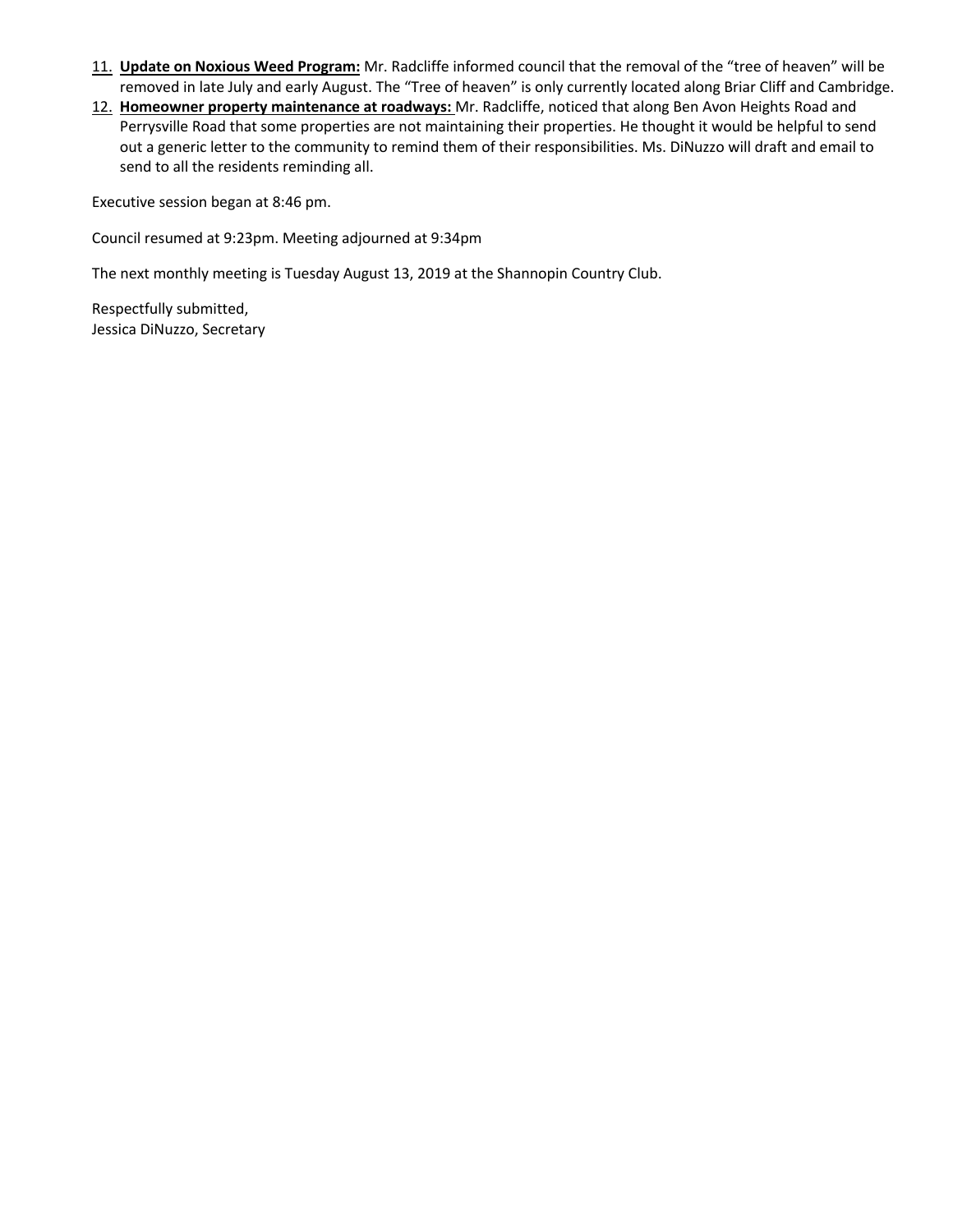Mark Davis Email Questions as read by Mr. Cuteri at the meeting on July 9 council meeting before public comment.

## Financial Questions:

1.0 Why aren't the treasurer's reports included along with the meeting minutes on the website?

**Answer: Financial reports are available for review by the public at the borough office. Council will review to see what we can post on a regular basis.**

2.0 What is the current debt? Which loan will be paid off first? What year?

### **Answer:**

**2012 twelve-year loan, \$228,366 Balance, Payed of in 2022, 3.4%**

**2015 AIM Loan \$37,107 Balance, Payed off in 2020, 1.34%**

**2016 AIM Loan \$107012 Balance, Payed of in 2022, 1.34%.**

3.0 Does the current five-year budget projection include any road restoration projects?

**Answer: Funds are allocated every year for Road Work, until we can fund capital projects through borrowing, they are not included in the five-year budget.**

4.0 What is the current amount of the surplus?

**Answer: Can you define surplus?**

5.0 Has refinancing been considered?

## **Answer: No.**

6.0 What is the current balance of the sewer fund?

## **Answer \$227,623**

7.0 Has any money ever been withdrawn from this account?

**Answer: Yes, as we use this fund to pay for sewer service to Alcosan.**

Technical Questions:

8.0 How long does the engineer expect the repaving of Cambridge to last if no curbs are included?

**Answer: it will last until we can re-construct per the road replacement plan, estimated 5 to 10 years.**

9.0 What is the status of the curb replacement at the north west end of Banbury that was to be included in the last road reconstruction project?

**Answer: that is to be installed by Columbia gas per the borough engineers email to you on June 16, 2019 and as reported at the June council meeting.**